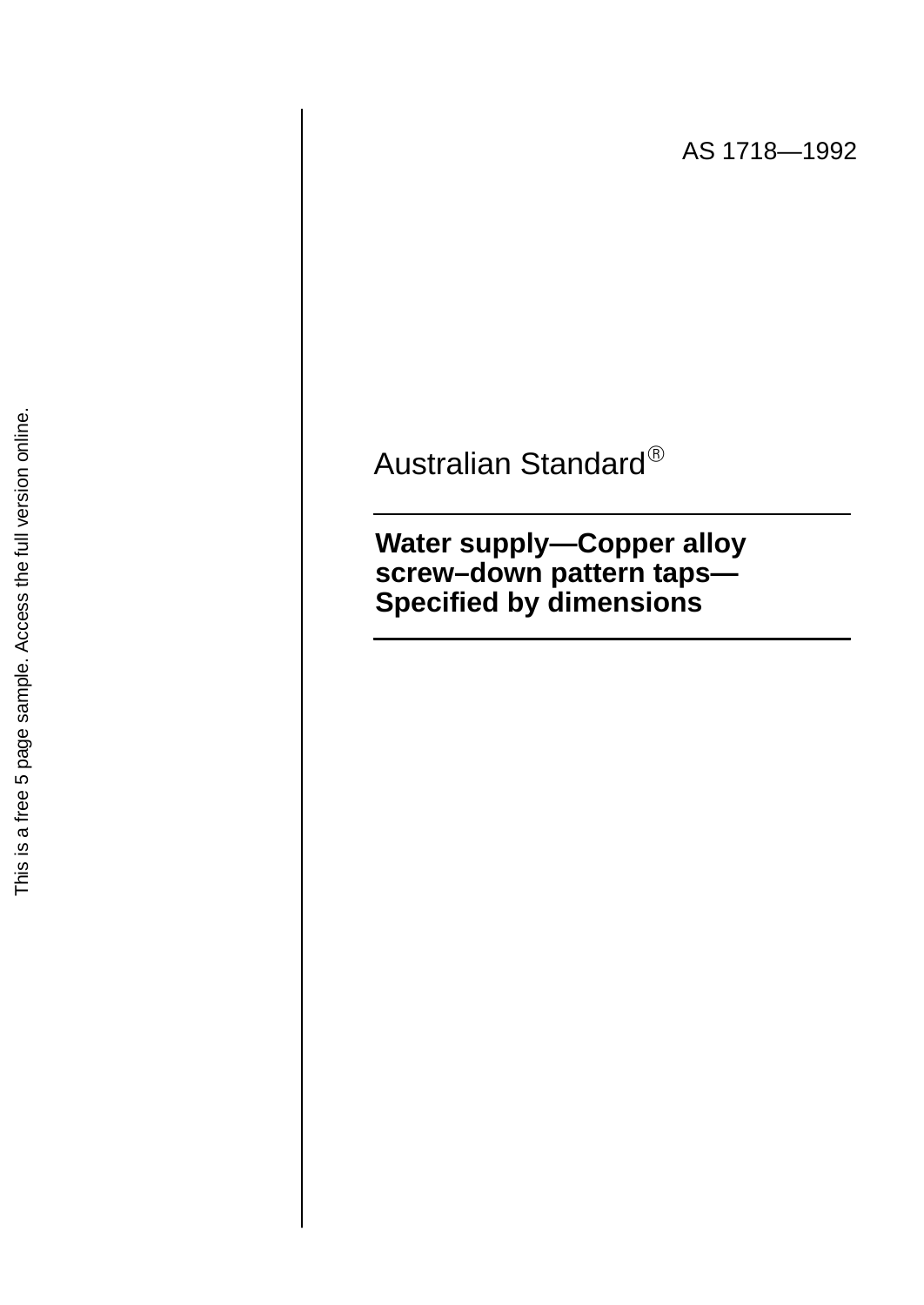This Australian Standard was prepared by Committee WS/1, Water Fittings. It was approved on behalf of the Council of Standards Australia on 1 June 1992 and published on 14 September 1992.

The following interests are represented on Committee WS/1:

AUSTAP

Australian Valve Manufacturers Association

Board of Works, Melbourne

Brisbane City Council

Confederation of Australian Industry

Department of Local Government, Qld

Department of Public Works, N.S.W.

Engineering and Water Supply Department, S.A.

Federated Master Plumbers of Australia

Hobart City Council

Hunter Water Board, N.S.W.

Institute of Plumbing, Australia

Master Plumbers Association of South Australia

Metal Trades Industry Association of Australia

Water Authority of Western Australia

Water Board, Sydney–Illawarra–Blue Mountains

*Review of Australian Standards. To keep abreast of progress in industry, Australian Standards are subject to periodic review and are kept up to date by the issue of amendments or new editions as necessary. It is important therefore that Standards users ensure that they are in possession of the latest edition, and any amendments thereto.*

*Full details of all Australian Standards and related publications will be found in the Standards Australia Catalogue of Publications; this information is supplemented each month by the magazine 'The Australian Standard', which subscribing members receive, and which gives details of new publications, new editions and amendments, and of withdrawn Standards.*

*Suggestions for improvements to Australian Standards, addressed to the head office of Standards Australia, are welcomed. Notification of any inaccuracy or ambiguity found in an Australian Standard should be made without delay in order that the matter may be investigated and appropriate action taken.*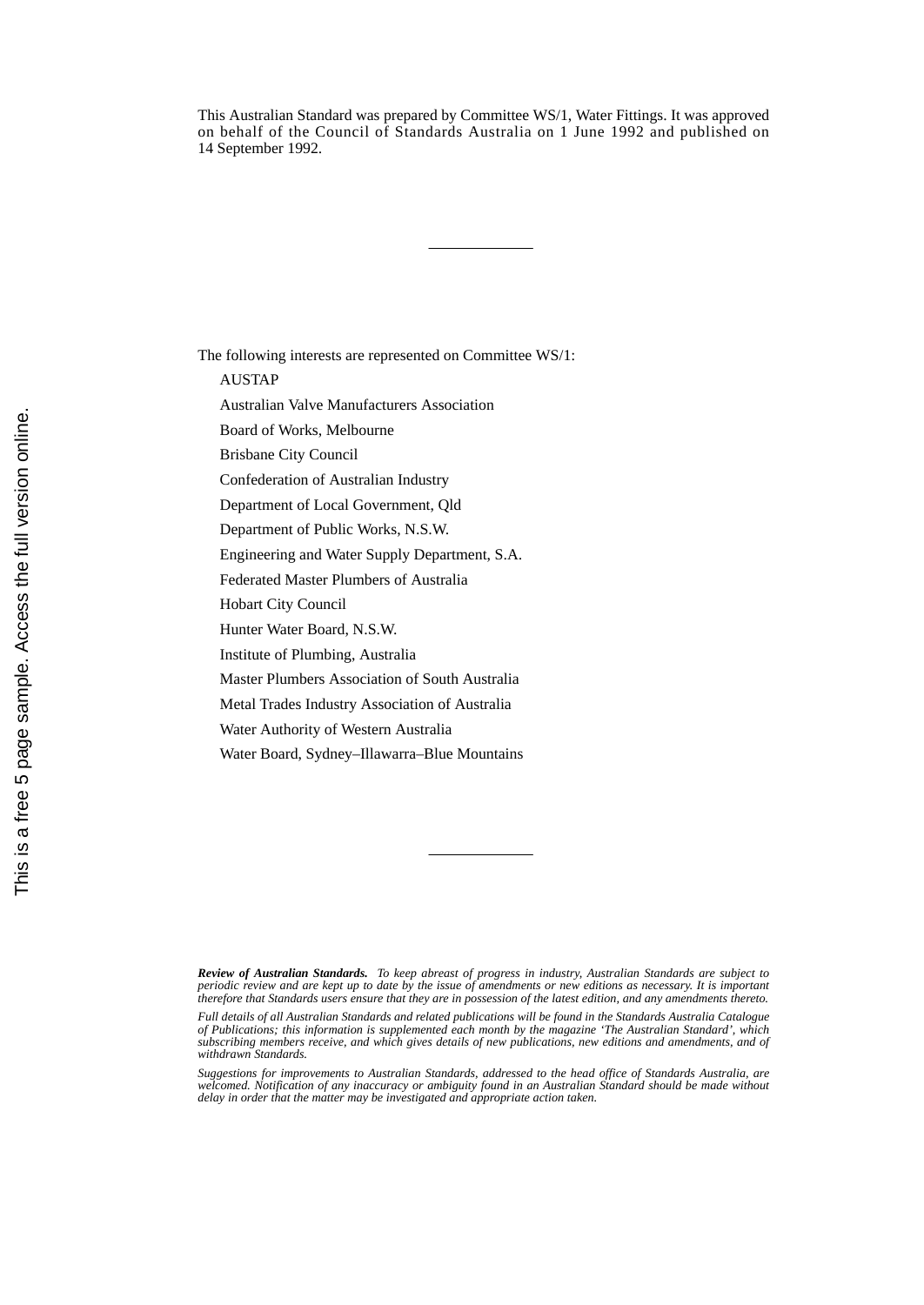# Australian Standard

## **Water supply—Copper alloy screw–down pattern taps— Specified by dimensions**

First published as AS B1—1928T. Revised and redesignated AS B35—1931. Second edition—1965. Third edition—1969. Revised and redesignated AS 1718—1975. Revised in part and issued as AS 1718—1988. Third edition—1992.

PUBLISHED BY STANDARDS AUSTRALIA (STANDARDS ASSOCIATION OF AUSTRALIA) 1 THE CRESCENT, HOMEBUSH, NSW 2140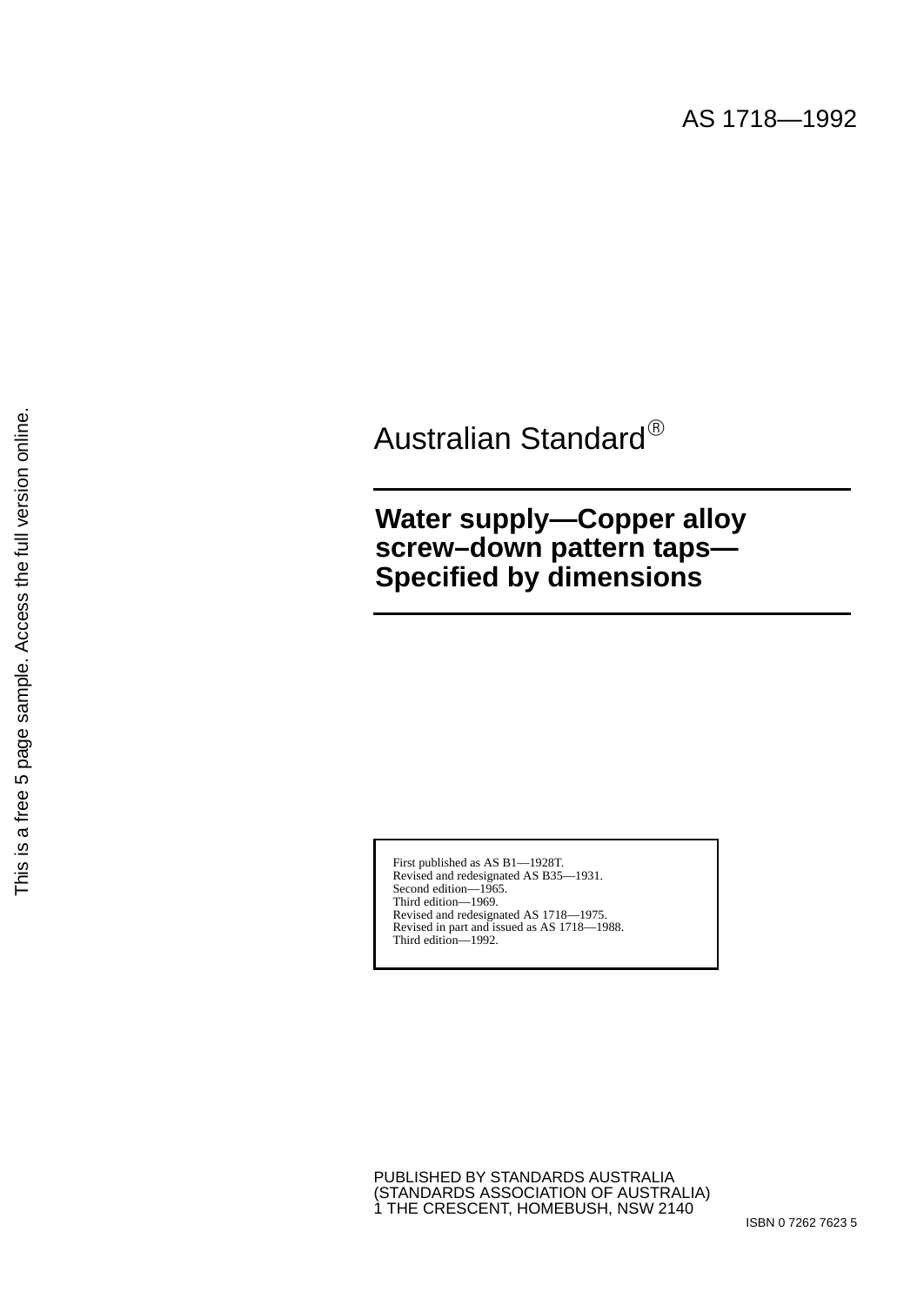#### PREFACE

This Standard was prepared by the Standards Australia Committee on Water Fittings, to supersede AS 1718—1988 and covers taps that are specified by dimension. Taps that are specified by performance are covered in AS 3718.

This Standard applies to copper alloy draw–off taps, stop taps, ferrule taps, and main taps for use in hot and cold water applications where the continuous working pressure does not exceed 1.4 MPa. This edition includes amendments and additions arising from industry requirements.

#### Copyright — STANDARDS AUSTRALIA

Users of Standards are reminded that copyright subsists in all Standards Australia publications and software. Except where the Copyright Act allows and except where provided for below no publications or software produced by Standards Australia may be reproduced, stored in a retrieval system in<br>any form or transmitted by any means without prior permission in writing fr Australia.

Standards Australia will permit up to 10 percent of the technical content pages of a Standard to be copied for use exclusively in–house by purchasers of the Standard without payment of a royalty or advice to Standards Australia.

Standards Australia will also permit the inclusion of its copyright material in computer software programs for no royalty payment provided such programs are used exclusively in–house by the creators of the programs.

Care should be taken to ensure that material used is from the current edition of the Standard and that it is updated whenever the Standard is amended or revised. The number and date of the Standard should therefore be clearly identified.

The use of material in print form or in computer software programs to be used commercially, with or without payment, or in commercial contracts is subject to the payment of a royalty. This policy may be varied by Standards Australia at any time.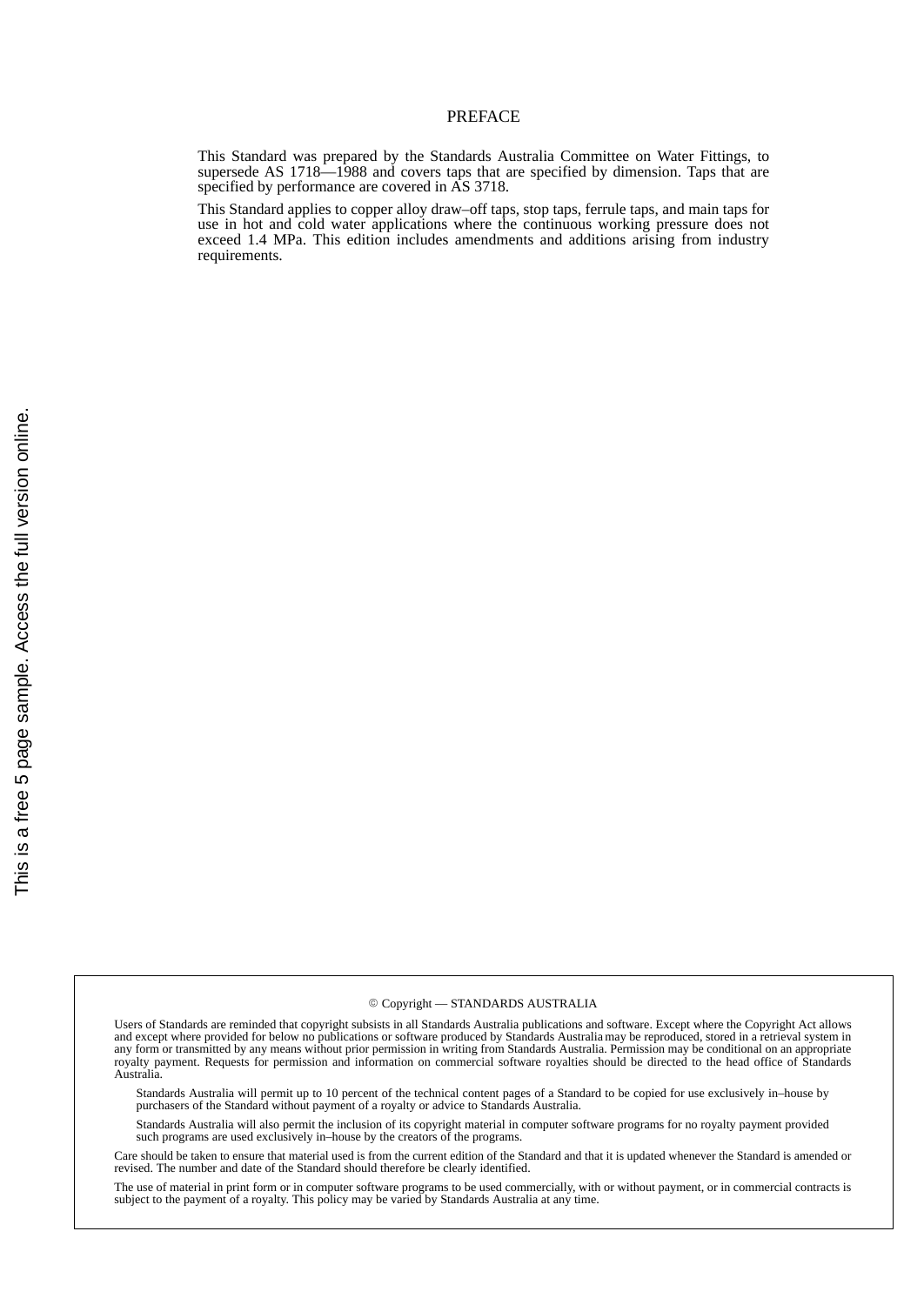## **CONTENTS**

## *Page*

|                                              |                                                     | SECTION 1 SCOPE AND GENERAL                                                                                   |                |
|----------------------------------------------|-----------------------------------------------------|---------------------------------------------------------------------------------------------------------------|----------------|
| 1.1                                          |                                                     |                                                                                                               | $\overline{4}$ |
| 1.2                                          | REFERENCED DOCUMENTS                                |                                                                                                               |                |
| 1.3                                          |                                                     |                                                                                                               |                |
| 1.4                                          | DESIGNATION OF NOMINAL SIZE                         |                                                                                                               | $\overline{4}$ |
| 1.5                                          |                                                     |                                                                                                               | $\overline{4}$ |
|                                              | SECTION 2                                           | <b>MATERIALS</b>                                                                                              |                |
|                                              |                                                     |                                                                                                               |                |
| 2.1                                          |                                                     |                                                                                                               | 5              |
| 2.2                                          |                                                     |                                                                                                               | 5              |
| 2.3                                          |                                                     |                                                                                                               | 5              |
| 2.4                                          |                                                     | DEZINCIFICATION-RESISTANT COPPER ALLOY                                                                        | 5              |
| 2.5                                          |                                                     |                                                                                                               | 5<br>5         |
| 2.6                                          |                                                     |                                                                                                               |                |
| 2.7                                          |                                                     | CORROSION-RESISTANT METALLIC MATERIALS                                                                        | 5<br>5         |
| 2.8<br>2.9                                   |                                                     |                                                                                                               | 5              |
|                                              |                                                     |                                                                                                               |                |
| SECTION 3 DESIGN AND MANUFACTURE             |                                                     |                                                                                                               |                |
| 3.1                                          |                                                     |                                                                                                               | $\overline{7}$ |
| 3.2                                          |                                                     | $END$ CONNECTORS $\ldots \ldots \ldots \ldots \ldots \ldots \ldots \ldots \ldots \ldots \ldots \ldots \ldots$ | $\overline{7}$ |
| 3.3                                          |                                                     | INTERCHANGEABILITY OF PARTS                                                                                   | 7              |
| 3.4                                          |                                                     |                                                                                                               | $\overline{7}$ |
| 3.5                                          |                                                     | FERRULE STOP TAPS AND FOOTPATH STOP TAPS                                                                      | $\overline{7}$ |
| 3.6                                          |                                                     | $SCREW$ THREADS $\ldots \ldots \ldots \ldots \ldots \ldots \ldots \ldots \ldots \ldots \ldots \ldots \ldots$  | $\overline{7}$ |
| 3.7                                          |                                                     |                                                                                                               | 8              |
| 3.8                                          |                                                     |                                                                                                               | 8              |
| 3.9                                          |                                                     |                                                                                                               | 8              |
| 3.10                                         |                                                     |                                                                                                               | 8              |
| 3.11                                         |                                                     |                                                                                                               | 9              |
| 3.12                                         |                                                     |                                                                                                               | 9<br>9         |
| 3.13                                         |                                                     |                                                                                                               | 9              |
| 3.14<br>3.15                                 |                                                     | TAPSET BREACHING PIECE ASSEMBLIES                                                                             | 9              |
| 3.16                                         |                                                     | METAL AND OTHER SURFACE FINISHES                                                                              | 9              |
| 3.17                                         |                                                     |                                                                                                               | 9              |
| 3.18                                         |                                                     |                                                                                                               | 9              |
| <b>SECTION 4</b><br>PERFORMANCE REQUIREMENTS |                                                     |                                                                                                               |                |
|                                              |                                                     |                                                                                                               |                |
| 4.1                                          |                                                     |                                                                                                               | 25             |
| 4.2                                          |                                                     | STRENGTH OF HANDLE ATTACHMENT                                                                                 | 25<br>25       |
| 4.3<br>4.4                                   |                                                     | RESISTANCE OF HANDLE TO REMOVAL                                                                               | 25             |
| 4.5                                          |                                                     | STRENGTH OF FABRICATED JOINTS                                                                                 | 25             |
| 4.6                                          |                                                     |                                                                                                               | 25             |
|                                              |                                                     |                                                                                                               |                |
|                                              | <b>APPENDICES</b>                                   |                                                                                                               |                |
| A                                            |                                                     | LIST OF REFERENCED DOCUMENTS                                                                                  | 26             |
| B                                            |                                                     | METHOD FOR TORQUE TEST ON FABRICATED FITTINGS                                                                 | 28             |
| C                                            |                                                     | METHOD FOR TORQUE TEST ON HANDLE AND HANDLE                                                                   |                |
|                                              |                                                     | METHODS FOR DETERMINATION OF WATERTIGHTNESS                                                                   | 29<br>30       |
| D                                            | METHODS FOR MEASURING DIMENSIONS OF TAPS            |                                                                                                               | 32             |
| E<br>F                                       | METHOD FOR DETERMINATION OF FLOW CAPABILITY OF TAPS |                                                                                                               | 33             |
| G                                            |                                                     | METHOD FOR TORQUE TEST ON BACK NUTS FOR BASIN                                                                 |                |
|                                              | 35                                                  |                                                                                                               |                |
| H                                            |                                                     | GENERAL INFORMATION ON FACTORS WHICH AFFECT THE                                                               |                |
|                                              |                                                     | RESISTANCE OF COPPER ALLOYS TO DEZINCIFICATION                                                                | 36             |